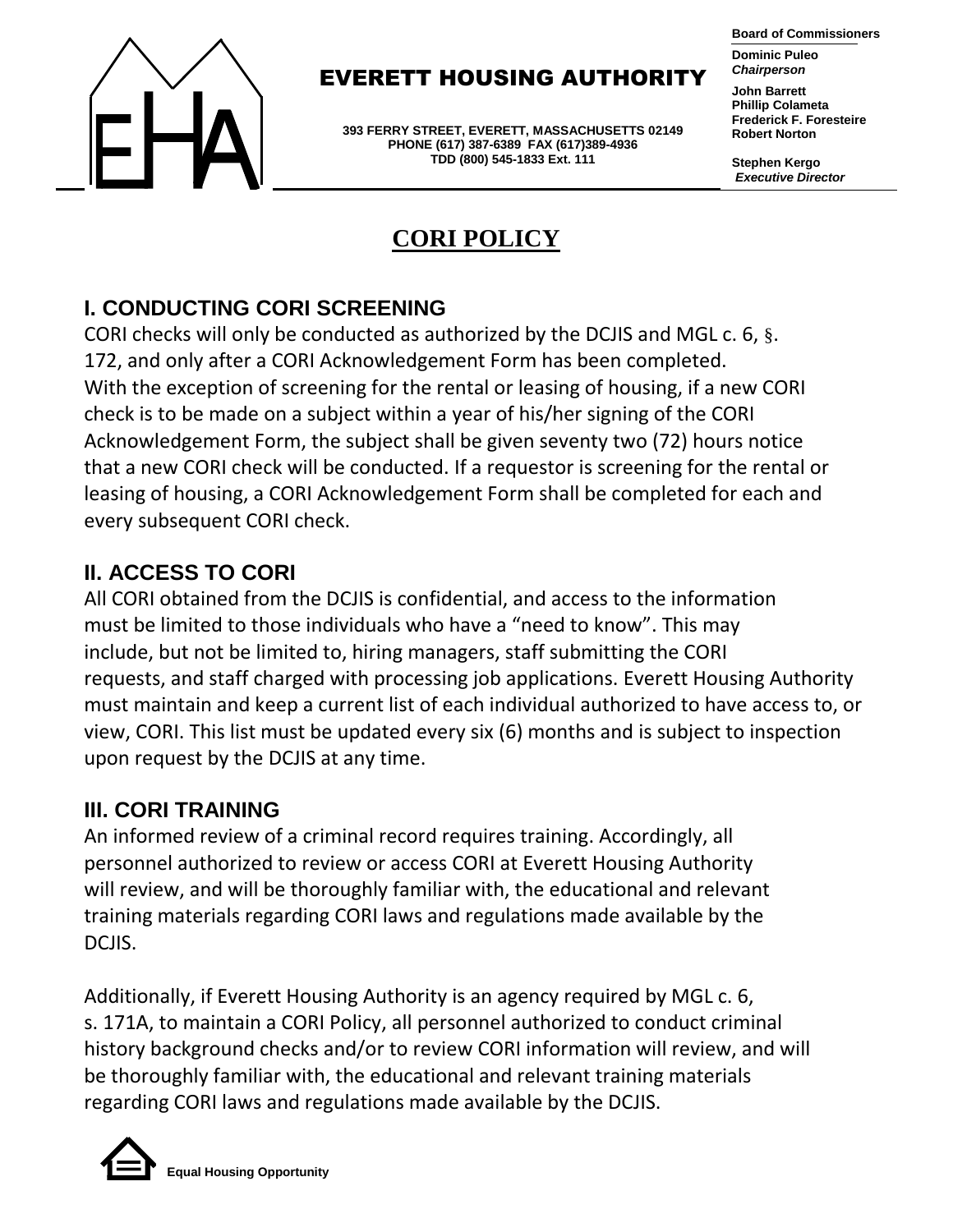# **IV. USE OF CRIMINAL HISTORY IN BACKGROUND SCREENING**

CORI used for employment purposes shall only be accessed for applicants who are otherwise qualified for the position for which they have applied. Unless otherwise provided by law, a criminal record will not automatically disqualify an applicant. Rather, determinations of suitability based on background checks will be made consistent with this policy and any applicable law or regulations.

# **V. VERIFYING A SUBJECT'S IDENTITY**

If a criminal record is received from the DCJIS, the information is to be closely compared with the information on the CORI Acknowledgement Form and any other identifying information provided by the applicant to ensure the record belongs to the applicant. If the information in the CORI record provided does not exactly match the identification information provided by the applicant, a determination is to be made by an individual authorized to make such determinations based on a comparison of the CORI record and documents provided by the applicant.

# **VI. INQUIRING ABOUT CRIMINAL HISTORY**

In connection with any decision regarding employment, volunteer opportunities, housing, or professional licensing, the subject shall be provided with a copy of the criminal history record, whether obtained from the DCJIS or from any other source, prior to questioning the subject about his or her criminal history. The source(s) of the criminal history record is also to be disclosed to the subject.

# **VII. DETERMINING SUITABILITY**

If a determination is made, based on the information as provided in section V of this policy, that the criminal record belongs to the subject, and the subject does not dispute the record's accuracy, , then the determination of suitability for the position or license will be made. Unless otherwise provided by law, factors considered in determining suitability may include, but not be limited to, the following:

- (a) Relevance of the record to the position sought;
- (b) The nature of the work to be performed;
- (c) Time since the conviction;
- (d) Age of the candidate at the time of the offense;
- (e) Seriousness and specific circumstances of the offense;
- (f) The number of offenses;
- (g) Whether the applicant has pending charges;
- (h) Any relevant evidence of rehabilitation or lack thereof; and
- (i) Any other relevant information, including information submitted by the candidate or requested by the organization.